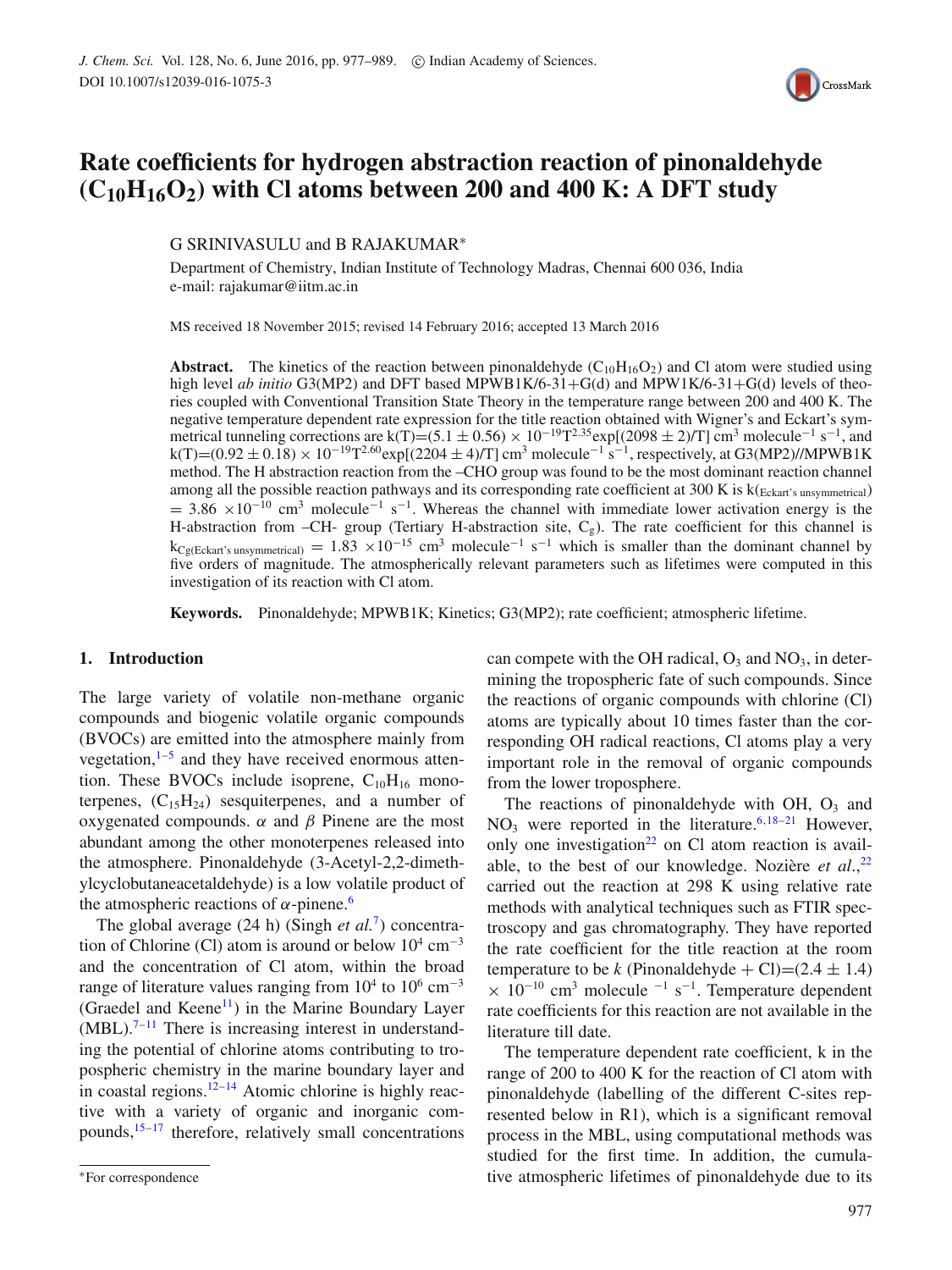

**Scheme 1.** Reaction of title compound with Cl atom.

reactivity with both OH radicals and Cl atoms were computed in this study (scheme 1).

### **2. Computational Methods**

### 2.1 *Quantum chemical methods*

In the present study, the geometries of the reactants namely, pinonaldehyde  $(C_{10}H_{16}O_2)$  and chlorine atom (Cl), adduct (T $Sc_{ADD}$ ), transition states (TSs), product complex (PCc) and products (P) were optimized with hybrid density functional theory, namely  $MPW1K<sup>23</sup>$  and hybrid meta density functional theory, called MPWB1 $K<sup>24</sup>$  using a Pople basis set with diffuse functions  $6-31+\mathcal{g}(d)$ , which is available internally in the Gaussian program suite.<sup>25</sup> In recent articles it is shown that the density functional theories (DFT) are specifically developed for kinetics and thermochemistry and are known to produce reliable results.<sup>26–28</sup> The MPWB1K functional, which was developed for kinetic calculations, has been shown to be more accurate than previously introduced MPW1K functional.<sup>24</sup> To get reliable reaction energies and barrier heights, single-point calculations for the stationary points are carried out at  $G3(MP2)^{29}$  method using the optimized geometries obtained at MPW1K and MPWB1K functional. This kind of dual level procedures are known to produce reliable kinetic and thermochemical parameters. In the recent past, similar reactions were studied in our group by optimizing the structural parameters using MP2 and DFT theories and then energies were refined using high level *ab initio* methods.<sup>42</sup> The optimized structures are given in figure 1, and the structural parameters are given in table S-I in the Supporting Information (SI). The oxidation of pinonaldehyde by chlorine atom is initiated by H-atom abstraction at different C-sites. All the transition states (TSa1, TSa2, TSa3, TSc, TSd1, TSd2, TSe, TSf1, TSf2, TSg, TSi1, TSi2, TSi3, TSj1, TSj2 and TSj3) correspond to the abstraction of hydrogen by chlorine atom



**Figure 1.** Optimized geometries of the reactants, adduct, product complex, all transition states and all the products were obtained at MPWB1K/6-31+G(d), MPW1K/6-31+G(d) (in parentheses) levels of theory. Bond lengths are given in Å. Violet color represents hydrogen, grey color represents carbon; red color represents oxygen atom, and green color represents chlorine atom in the structures.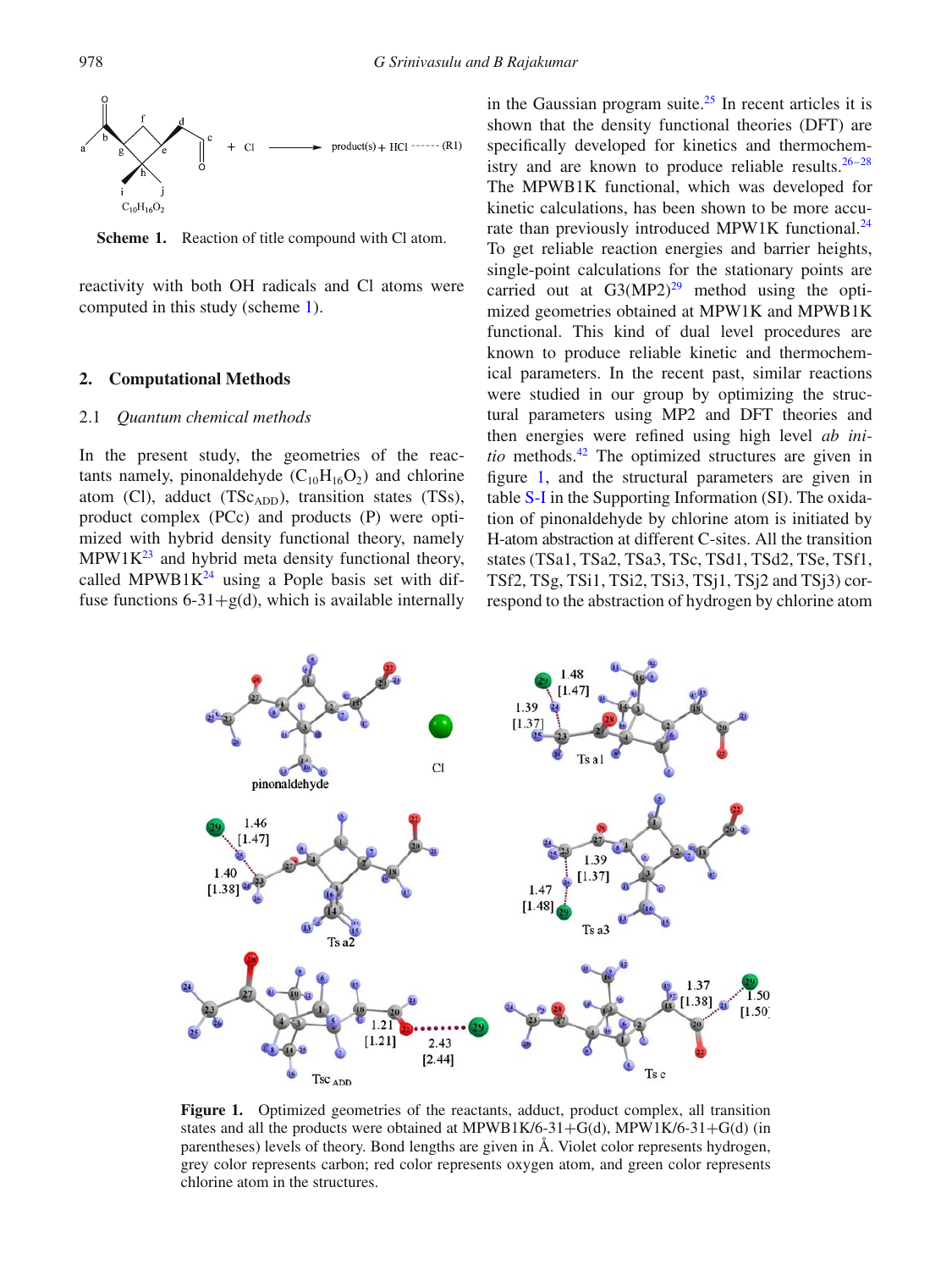

**Figure 1.** (*continued*)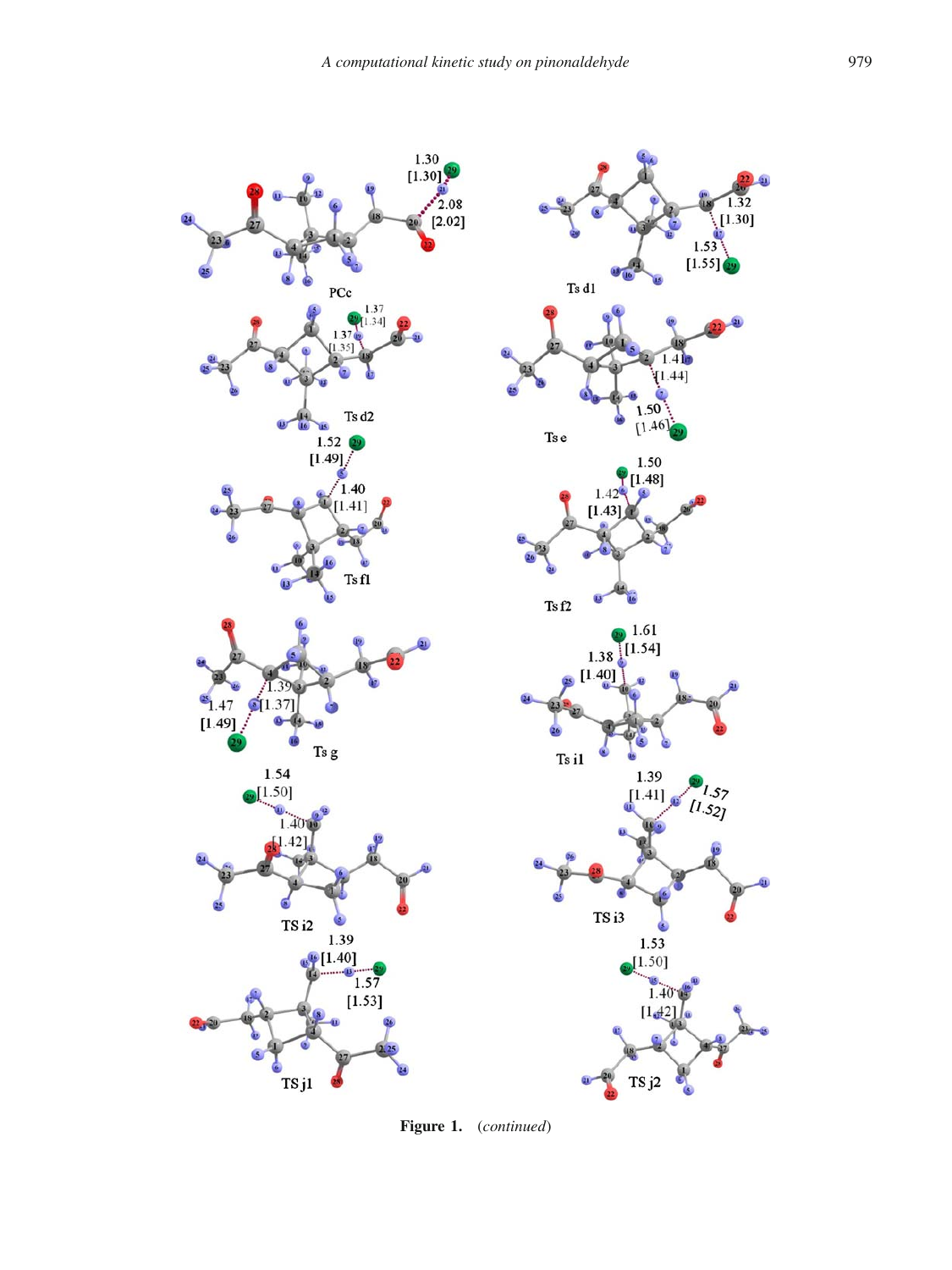

**Figure 1.** (*continued*)

from different C-sites in pinonaldehyde, are shown in table 1. The subscripts a, c, d, e, f, g, i and j correspond to the abstraction of H atom from the corresponding C-sites. The vibrational frequencies of all the standard states were calculated and are given in table S2 (in SI). All the optimized geometries of the reactants, adduct, product complex and products were confirmed with zero imaginary frequency (NImag  $= 0$ ) and TSs were confirmed with one imaginary frequency (NImag  $= 1$ ).

Larger spin contamination may lead to a poor estimation of the barrier height. Therefore, in the present investigation, the spin contamination before and after annihilation for all systems which are involved in the title reaction are reported. The spin contamination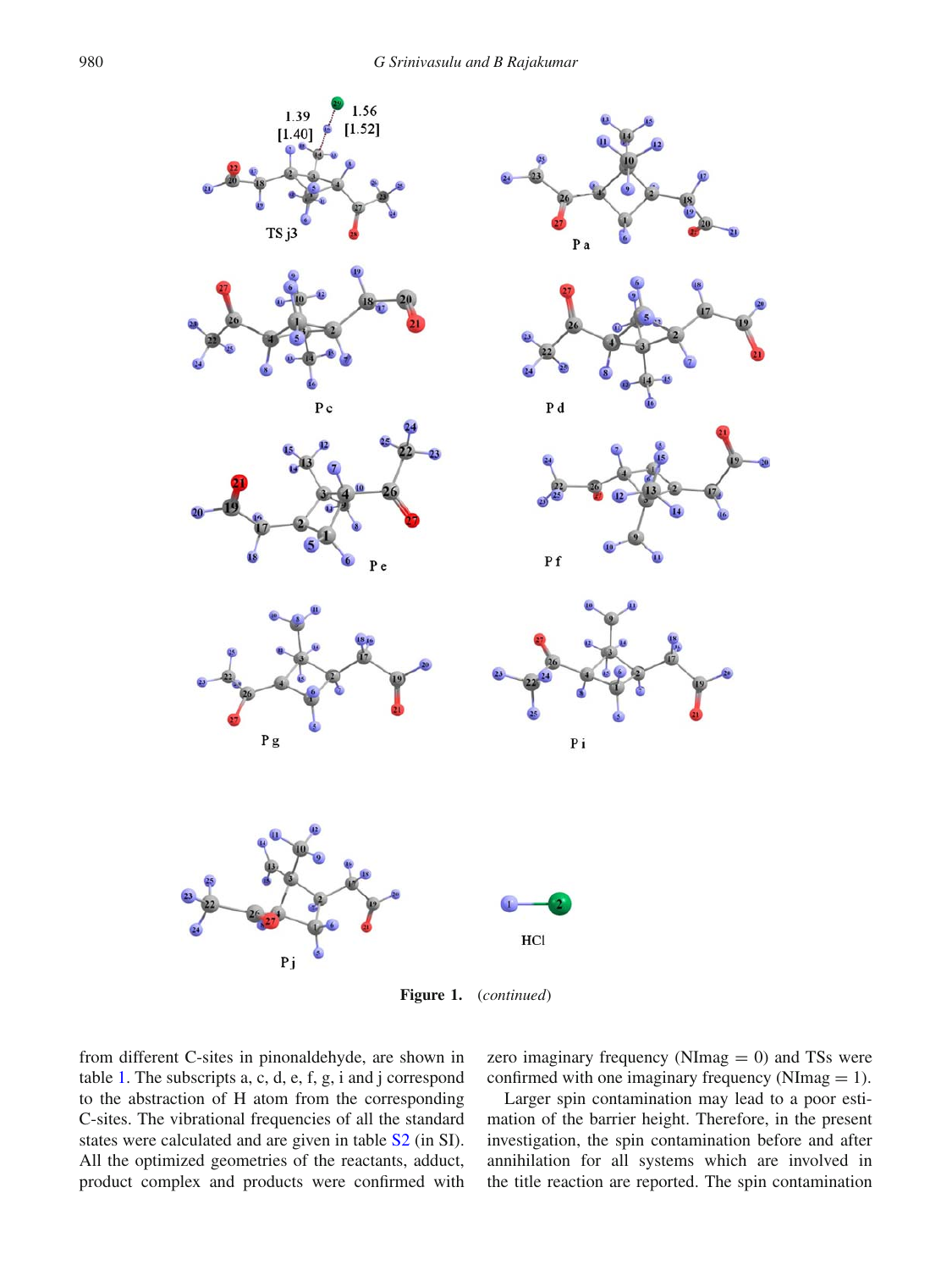Table 1. Hydrogen abstraction by Cl atom from C-sites in pinonaldehyde and corresponding transition states.

| H-abstraction site | <b>Transition states</b>              |
|--------------------|---------------------------------------|
| Ca                 | Tsa1, Tsa2, Tsa3                      |
| Cc                 | <b>TSc</b>                            |
| Cd                 | TSd1,TSd2                             |
| Ce                 | <b>Tse</b>                            |
| <b>Cf</b>          | TSf1,TSf2                             |
| Cg                 | TSg                                   |
| Ci/j               | $Tsi1,Tsi2,Tsi3$ and $TSi1,TSi2,TSi3$ |

before annihilation was found to be in the range of 0.75 to 0.78, and after annihilation, the  $\langle S^2 \rangle$  value is 0.75; the optimized values of  $\langle S^2 \rangle$  for all the transition states at both levels of theories are given in table S5 (in SI). Structural parameters for the title reaction obtained at MPW1K/6-31+G(d) and MPWB1K/6- $31+G(d)$  were used for the refinement of energies and kinetic calculations.

All the calculations were carried out using Gaussian 09 program suite<sup>25</sup> and the normal modes of reactants, adduct, transition states, product complex and products are viewed in Gauss View.<sup>30</sup>

# 2.2 *Kinetic methods*

Rate coefficients for the title reaction (pinonaldehyde  $+$  Cl) were calculated using the conventional transition state theory (CTST).<sup>31</sup>

$$
k(T) = \sigma \frac{k_B T}{h} \left(\frac{Q_{\ddagger}}{Q_R}\right) exp\left(\frac{-\Delta E_0^{\ddagger}}{RT}\right) \tag{1}
$$

Here,  $\sigma$  is the reaction path degeneracy,  $\ddagger$  represents the transition state,  $k_B$  is Boltzmann constant, h is Planck's constant, T is temperature in Kelvin,  $Q_{\pm}$  and  $Q_{R}$  are the partition functions for the transition states and reactants, respectively.  $\Delta E_0^{\ddagger}$  is the barrier height, and R is gas constant. The two spin-orbit (SO) states  ${}^{2}p_{3/2}$  (lowest) and  $^{2}P_{1/2}$  of Cl having degeneracies of 4 and 2, respectively, and separated by 882.3515 cm<sup>-1</sup>,<sup>32</sup> were included in the electronic partition function calculations. Quantum mechanical tunnelling effects along the reaction coordinates are included by temperature dependent transmission coefficient  $\Gamma$  (T). The values of  $\Gamma$  (T) were calculated by using three methods namely Wigner's method<sup>33</sup> and Eckart's symmetrical and unsymmetrical tunneling method. $34-36$  The Wigner's tunneling correction factors were calculated using the imaginary frequency of the transition states and the Eckart's symmetrical tunnelling correction factors were calculated using the imaginary frequency of the transition state and also zero-point corrected barrier heights. In case of all TSs, both forward barrier from reactants (R) to TS and backward barrier from products (P) to TS were used for Eckart's unsymmetrical tunneling corrections. In the case of TSc, which is a submerged TS, the tunneling corrections were performed through a complex mechanism  $(R \rightarrow Adduct \rightarrow TS \rightarrow PC \rightarrow P)$ , as adduct and product complexes play very important roles in tunneling. The CTST coupled with Wigner's and Eckart's tunneling methods were used in previous articles by our group<sup>37–42</sup> and by various other groups<sup>43–46</sup> and those studies showed reasonably accurate results when compared with the experimentally measured ones for the H abstraction reactions by various radicals. For example, in the case of H-atom abstraction reaction by OH radical from pinonaldehyde, $42$  theoretically computed rate coefficients at 300 K with G3(MP2) theory using Wigner's method; symmetrical and unsymmetrical Eckart's tunneling corrections are  $3.69 \times 10^{-11}$ , 4.72 × 10<sup>-11</sup>, and 3.78 × 10<sup>-11</sup> cm<sup>3</sup>molecule<sup>-1</sup>s<sup>-1</sup>, respectively. The computed rate coefficients at 300 K are in good agreement with the experimentally measured rate coefficients,  $(3.46 \pm 0.4) \times 10^{-11}$  cm<sup>3</sup> molecule<sup>-1</sup>s<sup>-1</sup> at 297 K by Davis *et al.*,<sup>18</sup> (4.8 ± 0.8)  $\times$ 10−<sup>11</sup> cm3 molecule−<sup>1</sup> s−<sup>1</sup> at 296 K by Alvarado *et al.,*<sup>20</sup> and  $(4.0 \pm 1.0) \times 10^{-11}$  cm<sup>3</sup> molecule<sup>-1</sup> s<sup>-1</sup> at 293 K by Nozière *et al*. <sup>22</sup> It should be noted here that, the present computed results at all different tunneling corrections are in good agreement with the reported literature values. TST calculations were carried out using two models, namely harmonic oscillator (HO) and hindered rotor (HR) models. To account for quantum mechanical hindered rotor corrections in the rate coefficient calculations, pinonaldehyde and corresponding transition states were optimized at the MPWB1K level of theory. The torsional motion of the bonds  $C(2)$ — C(18), C(18)—C(20) and C(4)—C(27) were treated with either harmonic oscillator (HO) or Hindered Rotor (HR) models for the calculations of pre-exponential factors. Two or three lower frequencies of the reactant and all the TSs were treated as hindered rotors and the other vibrational frequency modes were treated as separable harmonic oscillators. The highest torsional barrier was observed to be 1.28 kcal mol<sup>-1</sup>, in the case of  $C(4)$ —  $C(27)$  bond. All the lower vibrational frequencies of the pinonaldehyde and all the TSs and the corresponding calculated torsional barriers are given in table S3 in the Supporting information (SI). In general, when the bond length in the transition state increases, the torsional barrier decreases. It should be noted here that this effect, as the C-C bond lengths in the transition states are slightly longer than the corresponding bonds in pinonaldehyde and therefore, the rotational barriers of the transition states are lower than those of pinonaldehyde. Therefore,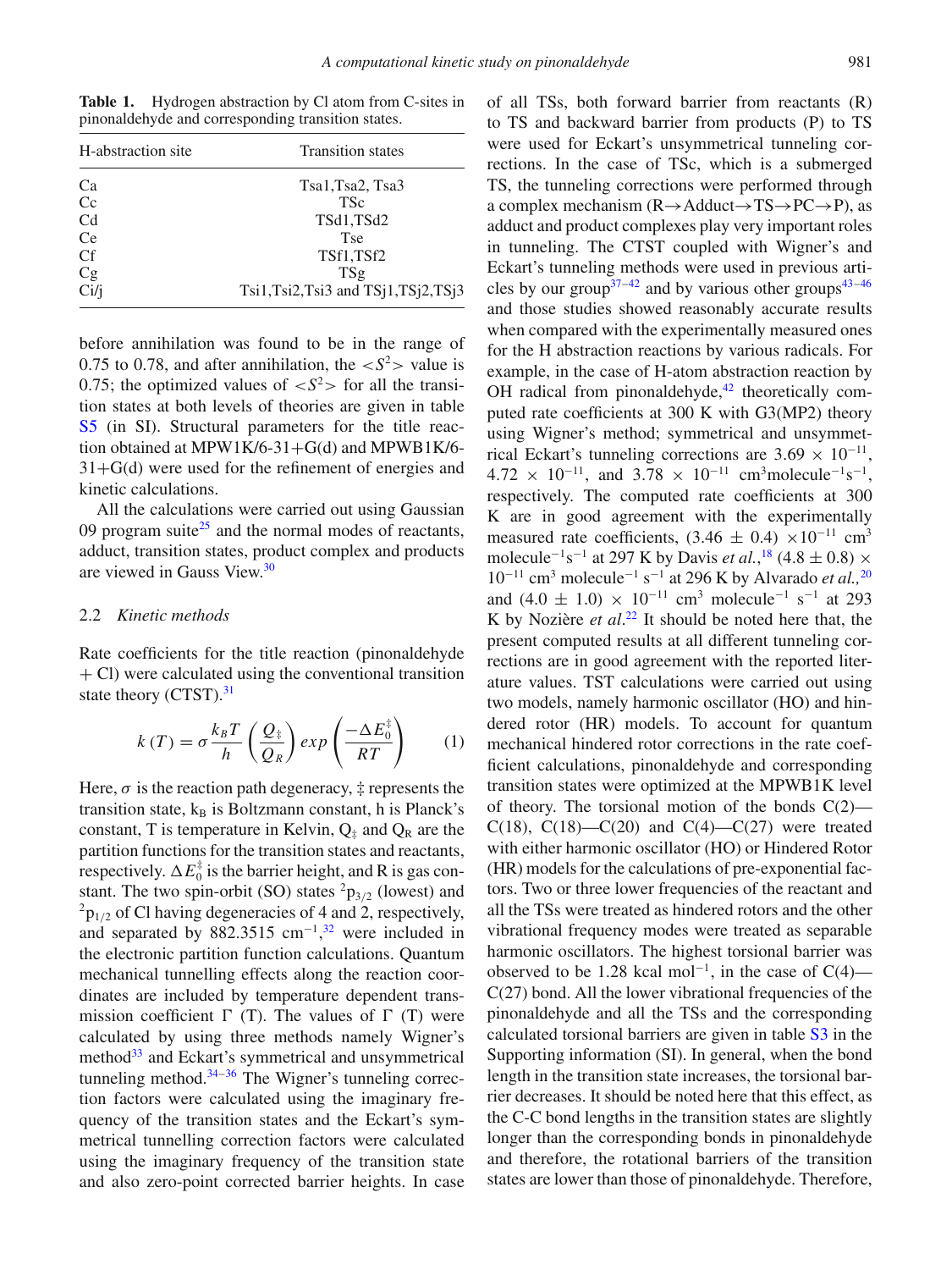the hindered rotor corrections for rotation (along C-C bond) of  $COCH<sub>3</sub>$ , CH<sub>2</sub>CHO and CHO groups of the reactant and transition states were accounted for the rate coefficient calculations. The method proposed by Truhlar and co-workers, $47$  was used in our calculations, for HR model. Rate coefficients were obtained in the range of temperatures, 200-400 K, with an interval of 25 K.

#### **3. Results and Discussion**

## 3.1 *Energetics and Quantum chemical calculations*

Figure 1 presents the stationary geometries of the reactants, adduct  $(TSc_{ADD})$ , TSs, product complex  $(PCc)$ and products, obtained at MPW1K/6-31+G (d) and  $MPWB1K/6-31+G$  (d) levels of theory. As shown in figure 1, the optimized parameters, which are obtained at the two levels, are reasonably close to each other. The potential energy surfaces (PES) based on the energies obtained at the G3(MP2)//MPWB1K/6-31+G(d) level of theory are plotted in figure 2. The barrier heights  $\Delta E_0^{\ddagger}$  and entropy of activation  $\Delta S_0^{\ddagger}$  for abstraction of each and every H atom from pinonaldehyde  $(C_{10}H_{16}O_2)$  by Cl atom were computed and listed in table 2. The reaction was observed to follow two pathways. In one pathway, the energies of all TSs are higher than the reactants and in case of other pathway,

barrier energy for one transition state, namely, TSc is lower than the reactants. This transition state (TSc) alone, which is a submerged one, is found to be governing the total reaction based on present calculations, which show negative temperature dependence. A reaction complex is expected for the transition state (TSc), which is lower in energy than the reactants. However, when we tried to optimize such a reaction complex, a stable adduct between the Cl atom and the oxygen atom of the  $>C=O$  in the aldehyde was found. In the case of formaldehyde and acetaldehyde reactions with Cl atom, the possibility of formation of such type of stable adducts have been reported in the literature by Gruber-Stadler et al.,<sup>48</sup> and Beukes et al.<sup>49</sup> They have mentioned in their articles that this kind of adducts are quite possible for higher aldehydes as well. In agreement with the above authors, the adduct  $(-4.65 \text{ kcal mol}^{-1})$  formed between Cl atom and oxygen atom of  $>C=O$  group was found in the present study. Here, the structure and the energy of this stable adduct  $(-4.65 \text{ kcal mol}^{-1})$  and product complex (-16.97 kcal mol<sup>-1</sup>) formed between pinonaldehyde and the newly formed HCl molecule are reported and they are shown in figures 1 and 2. The  $\Delta H_{formation}$  of the HCl-pinonaldehyde complex is  $-17.16$  kcal mol<sup>-1</sup> and  $\Delta H_{reaction}$  is  $-14.20$  kcal mol<sup>-1</sup>.

The elongation of the breaking C-H bond lengths were found to vary between 17% and 32% and the



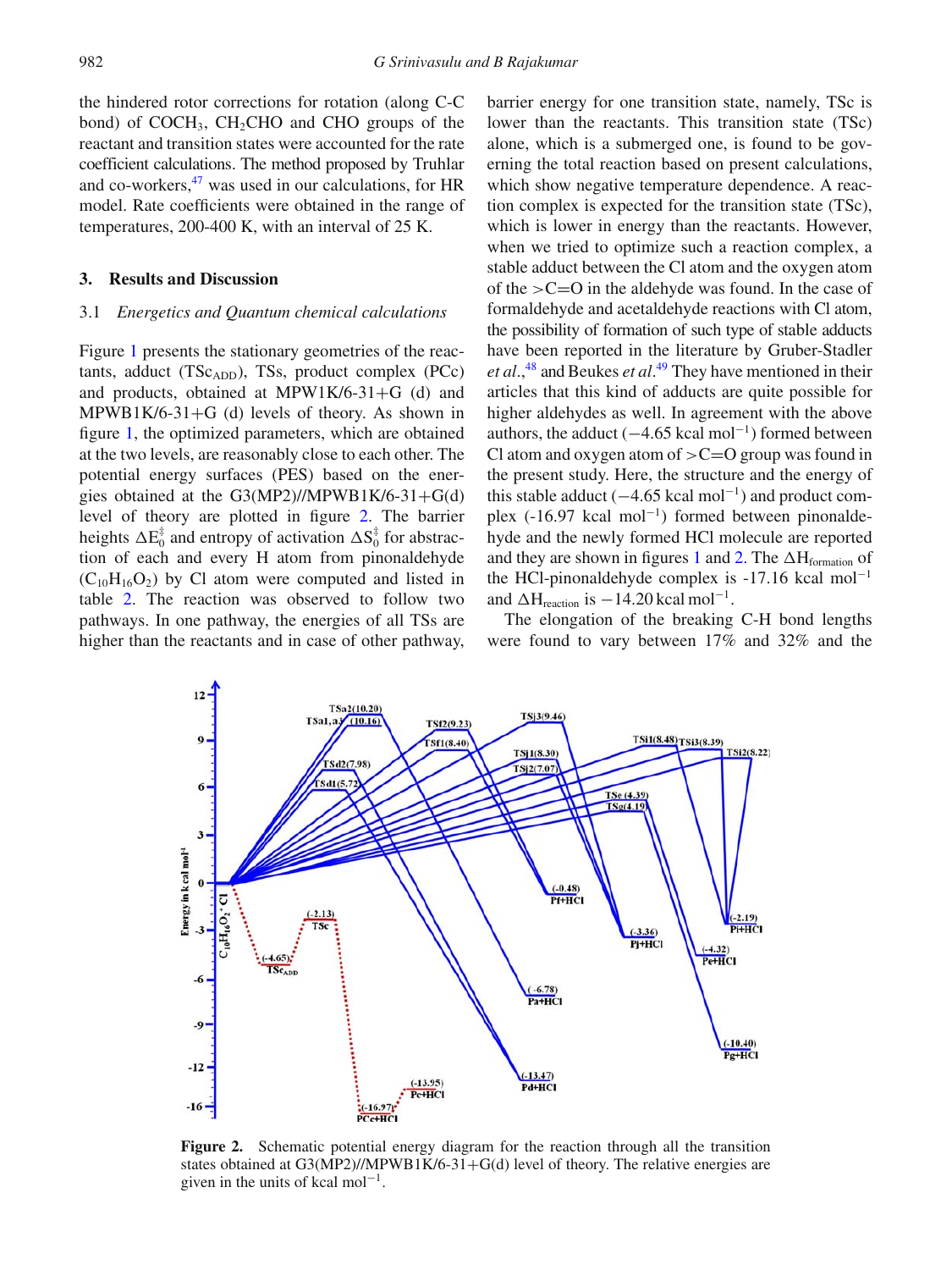|                  | $\Delta E_0^{\ddagger}$ |                        |                       | $\Delta S^{\ddagger}(298 \text{ K})$ | $k$ (Eckartsunsymm) at 300 K |                        |
|------------------|-------------------------|------------------------|-----------------------|--------------------------------------|------------------------------|------------------------|
| <b>TS</b>        | $G3(MP2)$ //<br>MPW1K   | $G3(MP2)$ //<br>MPWB1K | $G3(MP2)$ //<br>MPW1K | $G3(MP2)$ //<br>MPWB1K               | $G3(MP2)$ //<br>MPW1K        | $G3(MP2)$ //<br>MPWB1K |
| TSa1             | 8.29                    | 10.16                  | $-27.12$              | $-29.14$                             | $2.75 \times 10^{-18}$       | $1.40 \times 10^{-19}$ |
| TSa <sub>2</sub> | 8.39                    | 10.20                  | $-25.43$              | $-23.03$                             | $3.44 \times 10^{-18}$       | $1.62 \times 10^{-17}$ |
| TSa3             | 8.29                    | 10.16                  | $-27.12$              | $-29.13$                             | $2.75 \times 10^{-18}$       | $1.40 \times 10^{-19}$ |
| <b>TSc</b>       | $-4.30$                 | $-2.13$                | $-23.34$              | $-22.96$                             | $1.85 \times 10^{-9}$        | $3.86 \times 10^{-10}$ |
| TSd1             | 3.84                    | 5.72                   | $-25.79$              | $-26.33$                             | $5.72 \times 10^{-16}$       | $3.57 \times 10^{-16}$ |
| TSd <sub>2</sub> | 6.07                    | 7.98                   | $-25.11$              | $-25.12$                             | $6.15 \times 10^{-17}$       | $4.04 \times 10^{-17}$ |
| <b>TSe</b>       | 2.55                    | 4.39                   | $-24.93$              | $-23.80$                             | $1.89 \times 10^{-15}$       | $8.58 \times 10^{-15}$ |
| TSf1             | 6.45                    | 8.40                   | $-22.06$              | $-24.34$                             | $6.46 \times 10^{-17}$       | $9.44 \times 10^{-18}$ |
| TSf <sub>2</sub> | 6.45                    | 9.23                   | $-25.78$              | $-27.90$                             | $2.03 \times 10^{-18}$       | $6.97 \times 10^{-19}$ |
| <b>TSg</b>       | 2.38                    | 4.19                   | $-25.51$              | $-25.66$                             | $1.12 \times 10^{-15}$       | $1.83 \times 10^{-15}$ |
| TS <sub>i1</sub> | 6.55                    | 8.68                   | $-27.28$              | $-28.99$                             | $1.15 \times 10^{-18}$       | $4.52 \times 10^{-19}$ |
| TSi <sub>2</sub> | 6.36                    | 8.22                   | $-26.16$              | $-26.86$                             | $1.48 \times 10^{-18}$       | $9.02 \times 10^{-19}$ |
| TSi3             | 6.35                    | 8.39                   | $-25.35$              | $-24.58$                             | $1.49 \times 10^{-18}$       | $3.69 \times 10^{-18}$ |
| TSj1             | 6.21                    | 8.30                   | $-25.74$              | $-26.32$                             | $1.18 \times 10^{-17}$       | $2.52 \times 10^{-18}$ |
| TSj2             | 5.16                    | 7.07                   | $-25.52$              | $-27.52$                             | $3.01 \times 10^{-17}$       | $1.41 \times 10^{-18}$ |
| TSj3             | 7.43                    | 9.46                   | $-24.60$              | $-24.83$                             | $5.45 \times 10^{-18}$       | $8.32 \times 10^{-19}$ |

**Table 2.** Barrier heights ( $\Delta E_0^{\dagger}$  in kcal mol<sup>-1</sup>), entropy of activation ( $\Delta S^*$  (298 K) cal mol<sup>-1</sup> K<sup>-1</sup>) and rate coefficients (cm<sup>3</sup> molecule<sup> $-1$ </sup> s<sup> $-1$ </sup>) of each transition state (at 300 K) obtained at various levels of theory.

**Table 3.** Heat of reaction  $[\Delta H^0 (298 \text{ K})]$  in kcal mol<sup>-1</sup>], Gibbs free energy  $[\Delta G^0 (298 \text{ K})]$  in kcal mol<sup>1</sup>] and entropy of reaction  $[\Delta S^0$  (298 K) in cal mol<sup>-1</sup> K<sup>-1</sup>] for the reaction between Cl atom and pinonaldehyde at different levels of theory.

|                       | $\Delta H^0$ (298 K)  |                        |                         | $\Delta G^0$ (298 K) | $\Delta S^0$ (298 K)    |                        |
|-----------------------|-----------------------|------------------------|-------------------------|----------------------|-------------------------|------------------------|
| H-abstraction<br>site | $G3(MP2)$ //<br>MPW1K | $G3(MP2)$ //<br>MPWB1K | $G3(MP2)/\ell$<br>MPW1K | G3(MP2)//<br>MPWB1K  | $G3(MP2)/\ell$<br>MPW1K | $G3(MP2)$ //<br>MPWB1K |
| Ca                    | $-7.26$               | $-7.26$                | $-9.01$                 | $-9.01$              | 14.95                   | 14.95                  |
| Cc                    | $-14.20$              | $-14.20$               | $-16.64$                | $-16.64$             | 8.21                    | 8.21                   |
| C <sub>d</sub>        | $-13.80$              | $-13.80$               | $-16.38$                | $-16.37$             | 8.64                    | 8.64                   |
| <b>Ce</b>             | $-4.33$               | $-4.33$                | $-7.68$                 | $-7.68$              | 11.23                   | 11.23                  |
| <b>Cf</b>             | $-0.60$               | $-0.60$                | $-3.29$                 | $-3.29$              | 9.01                    | 9.01                   |
| Cg                    | $-10.51$              | $-10.51$               | $-13.21$                | $-13.21$             | 9.04                    | 9.04                   |
| Ci                    | $-2.20$               | $-2.20$                | $-5.20$                 | $-5.20$              | 10.07                   | 10.07                  |
| Cj                    | $-3.33$               | $-3.31$                | $-6.29$                 | $-6.29$              | 9.93                    | 9.93                   |

forming H...Cl bonds were found to vary between 8% and 17%. These bond lengths are longer than the normal C-H and H-Cl bond lengths in pinonaldehyde and in HCl, respectively. In all reaction channels the elongation of breaking bond (C-H) is less than that of the forming bond (H-Cl), indicating that these transition states are all reactant-like, *i*.*e*., the reaction will proceed through an "early" transition state which is expected for an exothermic reaction path.

# 3.2 *Comparison of Methods*

The energetics of the title reaction such as barrier heights, the standard enthalpy change  $(\Delta H^0)$ , standard free energy change ( $\Delta G^0$ ), and standard entropy change  $(\Delta S^0)$  for all the H-abstraction reaction channels are

given in tables 2 and 3. It is observed that the MPWB1K functional provides better estimation of barrier heights than the MPW1K method. To refine the barrier heights, the structural parameters obtained at MPWB1K were used with *ab initio* G3(MP2) method. This *ab initio* method has successfully minimized the error from the correlation of electrons and "spin contamination effect". The obtained barrier heights are shown in table 2 for the title reaction. From table 2, it is very clear that the G3MP2//MPWB1K theory provides better results with negative barrier height. For example, the barrier for TSc was predicted to be  $-2.13$  kcal mol<sup>-1</sup> with G3(MP2)/MPWB1K and it was  $-4.30$  kcal mol<sup>-1</sup> with G3(MP2)//MPW1K. Unfortunately there are no studies available in the literature on the title reaction, to compare the kinetic parameters computed in this study.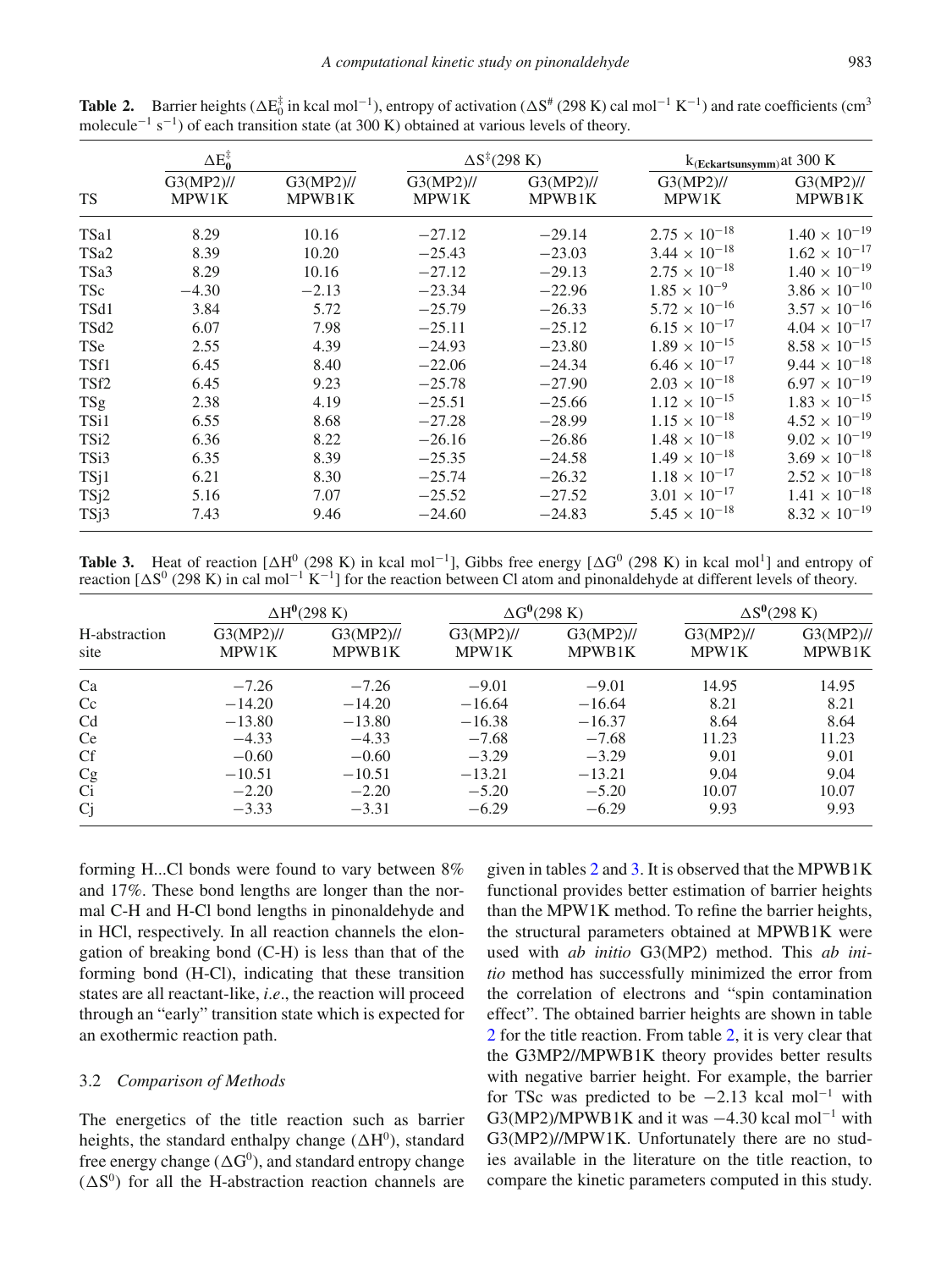From table 2 it is very clear that the  $E_a$  values obtained using MPW1K theory are  $\sim$ 2 kcal mol<sup>-1</sup> lower than those estimated using MPWB1K theory. In addition to this, it should be indicated here that  $\Delta S^{\ddagger}$  values obtained using both the theories are in good agreement with each other. Given this scenario, certainly this would lead to the overestimation of the rate coefficients in the case of MPW1K theory when compared with MPWB1K theory. Here it should be noted again that, this comparison is made based on the available experimentally measured rate coefficients only. Also the calculated rate coefficients, at the G3MP2//MPWB1K/6-  $31+G$  (d) method, are in good agreement with experimentally reported rate coefficients and with the estimated ones using structure activity relationship (SAR) data as well.

As summarized in table 3, both MPWB1K and MPW1K density functional methods are appropriate to determine thermochemical properties like enthalpy change, free energy change and entropy change in comparison with ab initio methods. As shown in table 3, the calculated thermodynamic properties of both the DFT methods are in excellent agreement with each other.

Reaction going through the aldehydic H-abstraction site  $(C_c)$  was found to be more exothermic  $(-14.20 \text{ kcal})$ mol<sup>-1</sup>) than ketonic H-abstraction site  $(C_a)$  and all other abstraction sites (Ce, Cf, Cg, Ci and Cj) as well. Among the two tertiary H- abstraction sites  $(C_e$  and  $C_g$ ), it is very clear that H-abstraction from  $C_g$  site is found to be more exothermic (-10.51 kcal mol<sup>-1</sup>) than  $C_e$  site (−4.33 kcal mol−1). In the case of H- abstraction from  $C_d$  site (−13.80 kcal mol<sup>-1</sup>), it is found to be more exothermic than the other C-sites (except  $C_c$  site) and it may be due to the fact that C-H bond strength at  $C_d$ carbon is lower than the C-H bond strengths at other C-sites. The H-abstraction from  $C_f$ ,  $C_i$  and  $C_i$  sites have shown approximately identical exothermicities −0.60,  $-2.20$  and  $-3.33$  kcal mol<sup>-1</sup>, respectively. In conclusion, both MPW1K and MPWB1K methods are found to be good for obtaining thermodynamic properties for this reaction.

### 3.3 *Rate coefficient calculations*

Only one experimental study is available for the title reaction at 298 K in the literature. Neither temperature dependent experimental studies nor theoretical studies are reported for the title reaction till date. In the present theoretical investigations, the rate coefficients for the reaction of Cl atoms with pinonaldehyde were calculated using CTST in the temperature range of 200-400 K. The rate coefficients were computed by taking the barrier energies for all TSs, through direct mechanism  $(R \rightarrow TS \rightarrow P)$  expect for TSc, submerged TS. In case of the reaction channel going through the submerged TS, Alvarez-Idaboy *et al.*,<sup>50,51</sup> and Galano *et al.*,<sup>52</sup> have proposed a complex mechanism  $(R \rightarrow RC \rightarrow TS \rightarrow PC \rightarrow P)$ , which is similar to the one proposed in this study  $(R \rightarrow Adduct \rightarrow TS \rightarrow PC \rightarrow P)$ . The rate coefficients obtained using this method, are in very good agreement with the reported (experimental) rate coefficient at room temperature. Here it should be emphasized that J.R. Alvarez-Idaboy *et al.*,<sup>50,51</sup> have calculated rate coefficients for reaction of HCHO with OH radical using direct mechanism  $(R \rightarrow TS \rightarrow P)$ and complex mechanism  $(R \rightarrow RC \rightarrow TS \rightarrow PC \rightarrow P)$ . The obtained rate coefficients are  $0.19 \times 10^{-11}$  and 1.10  $\times$  10<sup>-11</sup> cm<sup>3</sup> molecule<sup>-1</sup>s<sup>-1</sup>, respectively. In the case of CH3CHO+OH reaction, the obtained rate coefficient through direct mechanism is  $0.59 \times 10^{-11}$  cm<sup>3</sup> molecule<sup> $-1$ </sup> s<sup> $-1$ </sup> and through complex mechanism it is  $1.45 \times 10^{-11}$  cm<sup>3</sup> molecule<sup>-1</sup>s<sup>-1</sup>. In both the cases rate coefficients obtained through complex mechanism are found to be in excellent agreement with the experimentally reported values of the respective reactions.

The forward barrier height from intermediates (TSc<sub>ADD</sub>) to TS (known as effective barrier Eeff =  $E_{TS}$ - $E_{TSCADD}$ ) was used for Eckart's symmetrical tunneling corrections. Both the forward barrier from  $TSc<sub>ADD</sub>$  to TS and the backward barrier from PC to TS were used for Eckart's unsymmetrical tunneling corrections. At high pressures one can assume that these complexes are in equilibrium with the reactants. When the magnitude of tunneling is calculated using the Eckart's model, it does matter what the barrier height is, if it is measured from the bottom of the well or from the energy level of the non-interacting reactants. In these calculations the barrier heights are measured from the bottom of the well of TSc<sub>ADD</sub>. As mentioned earlier, out of total sixteen independent transition states, two transition states, namely, TSa1 and TSa3 are symmetrically equivalent. Since pinonaldehyde is quite a floppy molecule and it has no rigid structure that would demand a separate treatment for each H atom. In the methyl groups at least two H-atoms are very similar and are separated by very low barrier heights. So it would be more reasonable to treat them as identical transition states (TSa1 and TSa3) with reaction path degeneracy  $(\sigma)$ . Therefore,  $\sigma = 2$  was used in present rate coefficients calculations. Whereas, in case of rest of the TSs, corresponding hydrogens are non-equivalent. Therefore, in the current investigation they were treated as independent TSs.

The transition state TSc was found to be a submerged one, whose energy is lower than the reactants. It is expected that, the submerged transition state would contribute more to the total rate coefficient and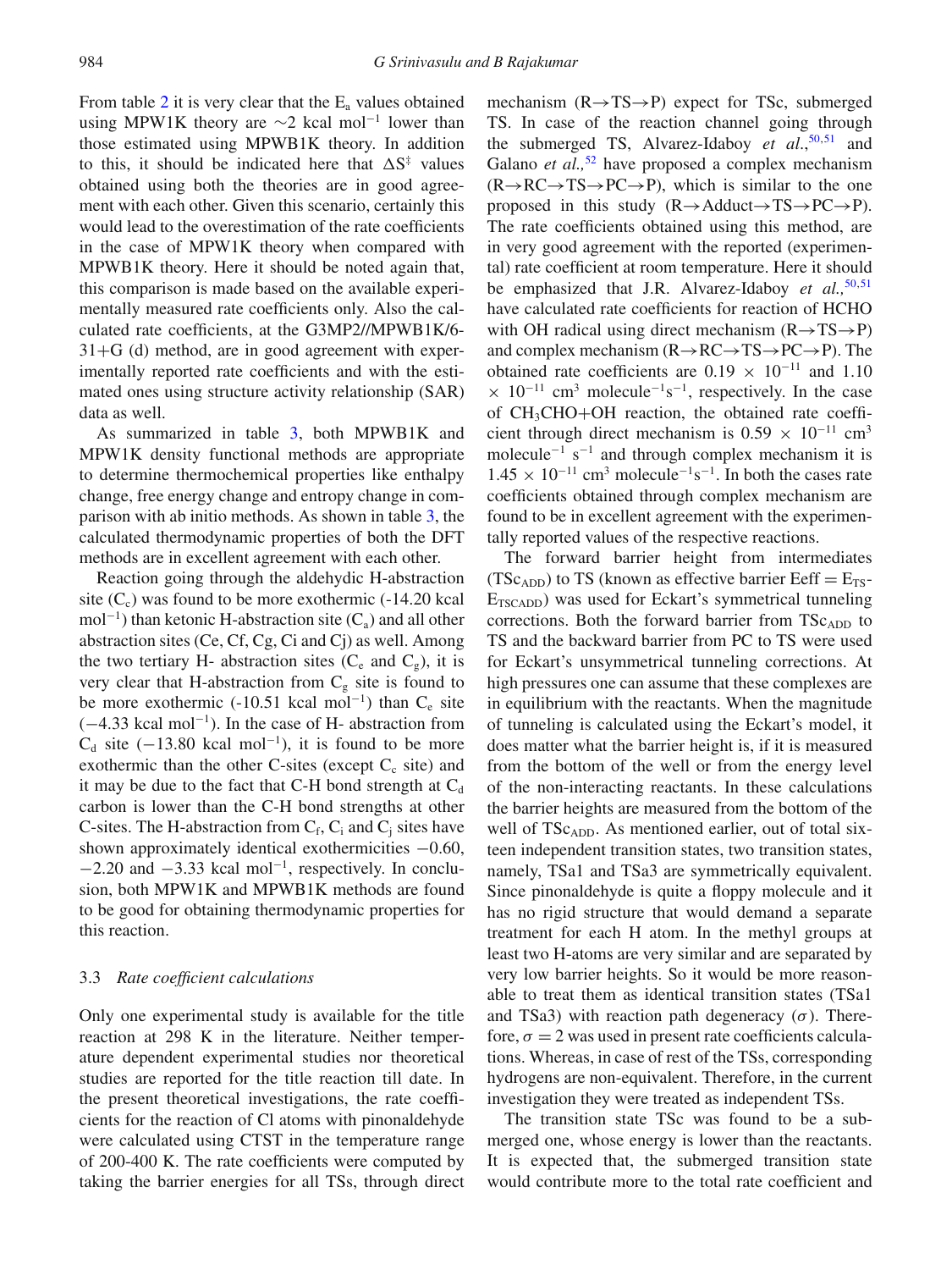dominate the complete reaction when compared with positive barrier transition states, as given in table 2. Pinonaldehyde has one aldehydic and one ketonic H atoms. The bond dissociation energies for hydrogen which are connected to both carbonyl groups in pinonaldehyde were calculated. The Bond dissociation energies of C-H bond of aldehydic H atom in  $R-C(=O)$ -H group and ketonic functional group  $R-C(=O)-CH_3$  in pinonaldehyde molecule are given table S4 (in Supporting Information). In addition, these parameters were compared with those of acetaldehyde and acetone. From the table S4, it is clear that the bond dissociation energy for the H atom connected to carbon  $C_a$  obtained at MPWB1K theory is 90.57 kcal mol−1. This is in very good agreement with the reported $53$  bond dissociation energy (92.82 kcal mol<sup>-1</sup>). This energy is similar even in case of acetone (93.36 kcal mol<sup>-1</sup>). Whereas, the bond dissociation energy of aldehydic hydrogen on carbon C<sub>c</sub> obtained at MPWB1K level of theory is 84.29 kcal mol<sup>-1</sup>. This value is in good agreement with the reported one (85.55 kcal mol<sup>-1</sup>)<sup>53</sup> which is again very close to that of acetaldehyde (87.43 kcal mol<sup>-1</sup>). It is very obvious that the BDEs for the aldehydic H atoms are lower than those of the ketonic H atoms. Therefore, H-abstraction from the aldehydic H-abstraction site  $(C_c)$  should predominate the reaction. This conclusion can be further verified by rate coefficient data given in the table S4.

In case of a barrierless reaction, the variational effects on the rate coefficient may expected to be significant. In case of H abstraction by OH radicals from pinonaldehyde, $42$  the variational effects of submerged transition states with the similar barriers were found not to be important. In our earlier paper on pinonaldehyde<sup>42</sup> the reaction path analysis was explored and classical potential energy curve  $(V<sub>MEP</sub>)$ , vibrational groundstate adiabatic potential energy  $(V_A^G)$ , and zero-point energy (ZPE) curve as functions of reaction coordinate, where  $V_a^G = V_{\text{MEP}} + \text{ZPE}$ , were reported. Based on those results, we have noticed that,  $V_{\text{MEP}}$  and  $V_a^G$ curves are similar in shape (cf from figure 3, Reference 42), and the maximum values of  $V_{\text{MEP}}$  and  $V_a^G$  are located approximately at the same position on the reaction path, that is, at  $s = 0$ . The ZPE, which is difference between  $V_a^G$  and  $V_{MEP}$ , shows a little change near the saddle point. Based on these observations one can conclude that for the reaction of pinonaldehyde with OH radical or Cl atom, the variation effect is small or almost negligible. Furthermore, several research groups<sup>54–56</sup> including our group<sup>42,57</sup> have followed the same kind of approach for H-abstraction reactions of various molecules. No significant difference was observed between computed rate coefficients



Figure 3. Arrhenius plot of the rate coefficient data obtained for the Cl atom reaction with pinonaldehyde over the temperature range of 200–400 K. The data are identified by different symbols and are defined therein. (RR-Relative Rate technique, SAR- Structure Activity Relationship).

obtained at CVTST (canonical variational transitionstate theory) and CTST methods. Therefore, CVTST calculations were not performed and only CTST calculations were carried out in the present investigation.

It is clear from table 2, that the submerged transition state TSc is lying lower in energy than the reactants by about  $-2.13$  kcal mol<sup>-1</sup>. It is obvious that TSc (H-abstraction from –CHO group) is much more stabilized than the rest of the transition states. The total rate coefficient is obtained by summing all the rate coefficients for the reaction going through all TSs. The computed rate coefficients for the title reactions are plotted in figure 3. The data were fit to the Arrhenius equation using a three-parameter fit, in the studied temperature range of 200–400 K. To our surprise, the computed rate coefficients obtained from the Eckart's and Wigner's symmetrical tunneling correction are equal at both levels of theory. The Arrhenius expressions obtained from the computed rate coefficients at MPW1K and MPWB1K levels of theory in the range of 200–400 K are k(T)=(1.52  $\pm$  0.11) × 10<sup>-18</sup>T<sup>2.16</sup>exp[(2571)  $\pm$  2)/T] cm<sup>3</sup> molecule<sup>-1</sup> s<sup>-1</sup> and (5.1  $\pm$  0.56)  $\times$  10<sup>-19</sup>T<sup>2.3</sup>exp[(2098 ± 2)/T] cm<sup>3</sup> molecule<sup>-1</sup> s<sup>-1</sup>, respectively. To the best of our knowledge, Arrhenius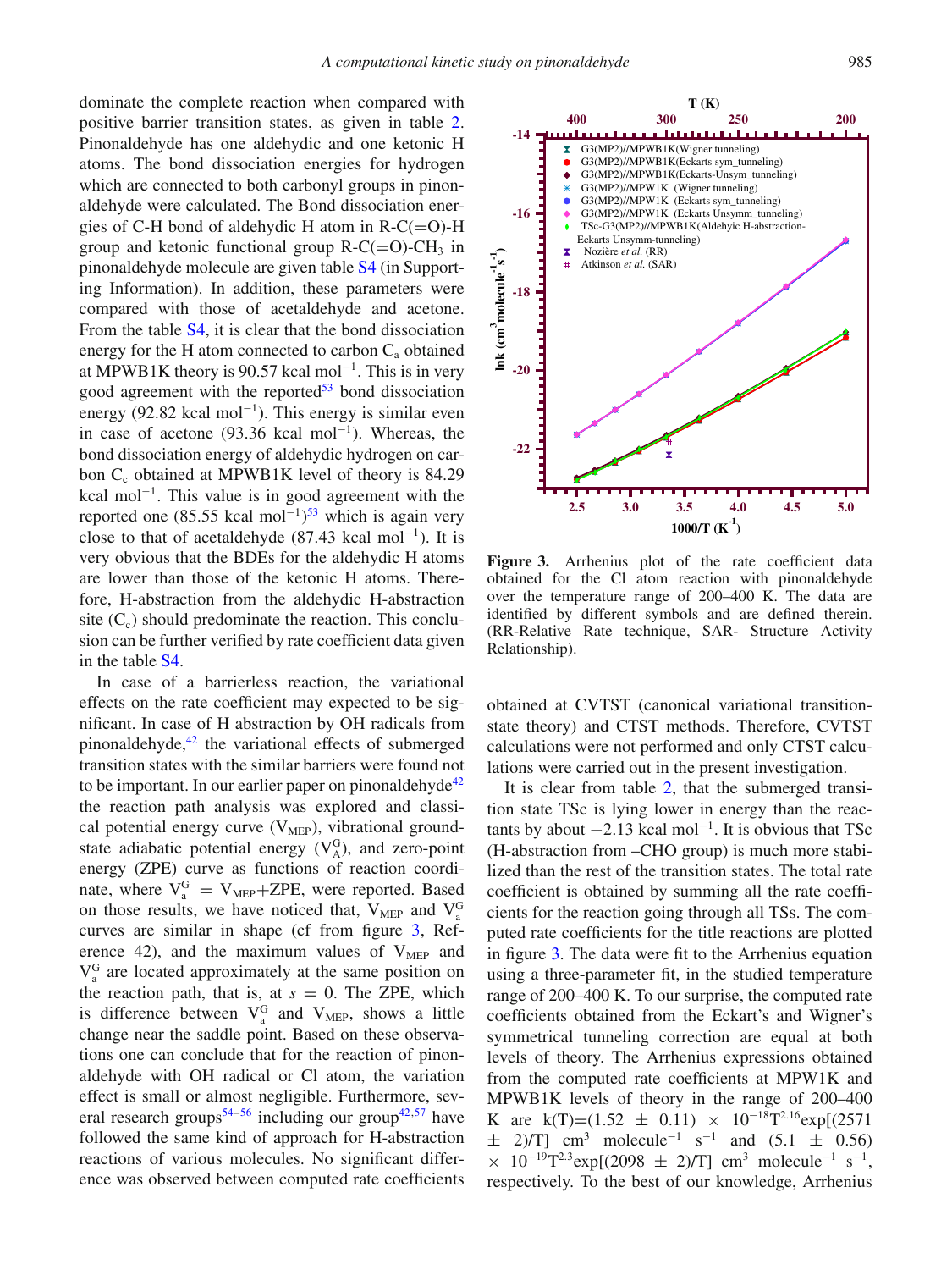parameters for this reaction are not available in any temperature range. The computed rate coefficients for the H- abstraction reaction of pinonaldehyde by chlorine atom using Eckart's tunneling and Wigner's tunneling methods with the G3(MP2)//MPW1K and G3(MP2)//MPWB1K levels of theory using the HR model over the temperature range from 200 to 400 K are given in table 4, and depicted in figure 3, as well. Whereas, when Eckart's unsymmetrical tunneling corrections are employed, the Arrhenius expressions obtained from the computed rate coefficients at MPW1K and MPWB1K levels of theory in the temperature range of 200-400 K are  $k(T)=(6.51 \pm 0.54)$  $\times$  10<sup>-19</sup>T<sup>2.28</sup>exp[(2616 ± 2)/T] cm<sup>3</sup>molecule<sup>-1</sup>s<sup>-1</sup> and k(T)=(0.92  $\pm$  0.18) × 10<sup>-19</sup>T<sup>2.60</sup>exp [(2204  $\pm$ 4)/T] cm<sup>3</sup> molecule<sup>-1</sup>s<sup>-1</sup>, respectively. The theoretically calculated rate coefficients in the present work have shown negative temperature dependence over the studied temperature range. The fit parameters obtained using both HO and HR models are given in table 5.

As shown in table 4, at 300 K, the computed rate coefficients obtained with G3(MP2)//MPWB1K theory using Eckart's symmetrical, Wigner's tunneling corrections are equal (3.75  $\times$  10<sup>-10</sup>cm<sup>3</sup> molecule<sup>-1</sup> s<sup>-1</sup>) and this is 1.5 times higher than the reported rate coefficient by Nozière *et al.*, <sup>22</sup> (2.4 ± 1.4) × 10<sup>-10</sup> cm<sup>3</sup>molecule<sup>-1</sup> s<sup>-1</sup>. The computed rate coefficients obtained at 300 K with G3(MP2)//MPWB1K theory using Eckart's unsymmetrical tunneling correction is  $3.86 \times 10^{-10}$ cm<sup>3</sup> molecule<sup> $-1$ </sup> s<sup> $-1$ </sup>, which is 1.6 times higher than the reported one. It should be noted here that the rate coefficients obtained using Eckart's symmetrical and unsymmetrical methods are very close to each other. At lower temperatures, (table 4,  $T < 250$  K), obtained rate coefficients are higher than the collision rate limit ∼8 ×  $10^{-10}$  cm<sup>3</sup> moecule<sup>-1</sup>s<sup>-1</sup>, which suggest that the reaction proceeds faster than a collision. This could only happen when ions are involved, which is not the case here. The possible reason behind this behavior could be the inherent limitation methodology/theory used to compute these rate coefficients.

**Table 4.** Rate coefficients  $(cm^3molecule^{-1} s^{-1})$  for pinonaldehyde + Cl reaction in the temperature range of 200-400 K at various levels of theory.

|             | Rate coefficients <sup>a</sup> |                        | Eckart unsymmetrical   |                        |                                     |  |
|-------------|--------------------------------|------------------------|------------------------|------------------------|-------------------------------------|--|
| Temperature | $G3(MP2)$ //<br>MPW1K          | G3(MP2)//<br>MPWB1K    | G3(MP2)//<br>MPW1K     | $G3(MP2)$ //<br>MPWB1K | Reported rate coefficient k (298 K) |  |
| 200         | $5.53 \times 10^{-08}$         | $4.76 \times 10^{-09}$ | $5.74 \times 10^{-08}$ | $5.36 \times 10^{-09}$ | $b2.4 \times 10^{-10}$ (RR)         |  |
| 225         | $1.71 \times 10^{-08}$         | $1.96 \times 10^{-09}$ | $1.75 \times 10^{-08}$ | $2.12 \times 10^{-09}$ | $\rm ^{c}3.3\times10^{-10}(SAR)$    |  |
| 250         | $6.86 \times 10^{-09}$         | $9.89 \times 10^{-10}$ | $6.97 \times 10^{-09}$ | $1.04 \times 10^{-09}$ | <sup>b</sup> Nozière et al.         |  |
| 275         | $3.31 \times 10^{-09}$         | $5.77 \times 10^{-10}$ | $3.35 \times 10^{-09}$ | $6.00 \times 10^{-10}$ | <sup>c</sup> Atkinson               |  |
| 300         | $1.83 \times 10^{-09}$         | $3.75 \times 10^{-10}$ | $1.85 \times 10^{-09}$ | $3.86 \times 10^{-10}$ |                                     |  |
| 325         | $1.13 \times 10^{-09}$         | $2.64 \times 10^{-10}$ | $1.14 \times 10^{-09}$ | $2.71 \times 10^{-10}$ |                                     |  |
| 350         | $7.53 \times 10^{-10}$         | $1.98 \times 10^{-10}$ | $7.57 \times 10^{-10}$ | $2.02 \times 10^{-10}$ |                                     |  |
| 375         | $5.36 \times 10^{-10}$         | $1.57 \times 10^{-11}$ | $5.38 \times 10^{-10}$ | $1.59 \times 10^{-10}$ |                                     |  |
| 400         | $4.02 \times 10^{-10}$         | $1.29 \times 10^{-11}$ | $4.03 \times 10^{-10}$ | $1.30 \times 10^{-10}$ |                                     |  |

<sup>a</sup>The rate coefficients obtained using both the tunneling methods (Eckart's symmetrical and Wigner's methods) are identical. <sup>b</sup> Nozière *et al.*<sup>22</sup>

c Atkinson *et al.*58,59

**Table 5.** Arrhenius parameters obtained for the title reaction  $C_{10}H_{16}O_2 + C_1$  at various levels of theory.

|                 |                      |                   |                      |                                                                                                                               |                      |           | Eckart's unsymmetrical tunneling corrections |                   |
|-----------------|----------------------|-------------------|----------------------|-------------------------------------------------------------------------------------------------------------------------------|----------------------|-----------|----------------------------------------------|-------------------|
|                 | G3(MP2)/MPW1K        |                   | G3(MP2)/M PWB1K      |                                                                                                                               | G3(MP2)/MPW1K        |           | G3(MP2)//MPWB1K                              |                   |
|                 | $A \times 10^{-18a}$ | Ea/R <sup>b</sup> | $A \times 10^{-18a}$ | $E_2/R^b$                                                                                                                     | $A \times 10^{-19a}$ | $E_2/R^b$ | $A \times 10^{-19a}$                         | Ea/R <sup>b</sup> |
| HR <sup>c</sup> |                      |                   |                      | $1.52 \pm 0.11$ $-2571 \pm 1.52$ $0.51 \pm 0.56$ $-2098 \pm 2.32$ $6.51 \pm 0.54$ $-2616 \pm 2$ $0.92 \pm 0.18$ $-2204 \pm 4$ |                      |           |                                              |                   |

 $\mathrm{a}^3$ Units: cm<sup>3</sup> molecule<sup>-1</sup>s<sup>-1</sup>;

bUnits: K

a,b Arrhenius parameters obtained for the rate coefficients calculated using both Eckart's symmetrical and Wigner's tunneling methods.

The quoted uncertainties are  $2\sigma$  (95% confidence limits) precision from the linear least squares fit of the kinetic parameters obtained for the reaction through each transition state.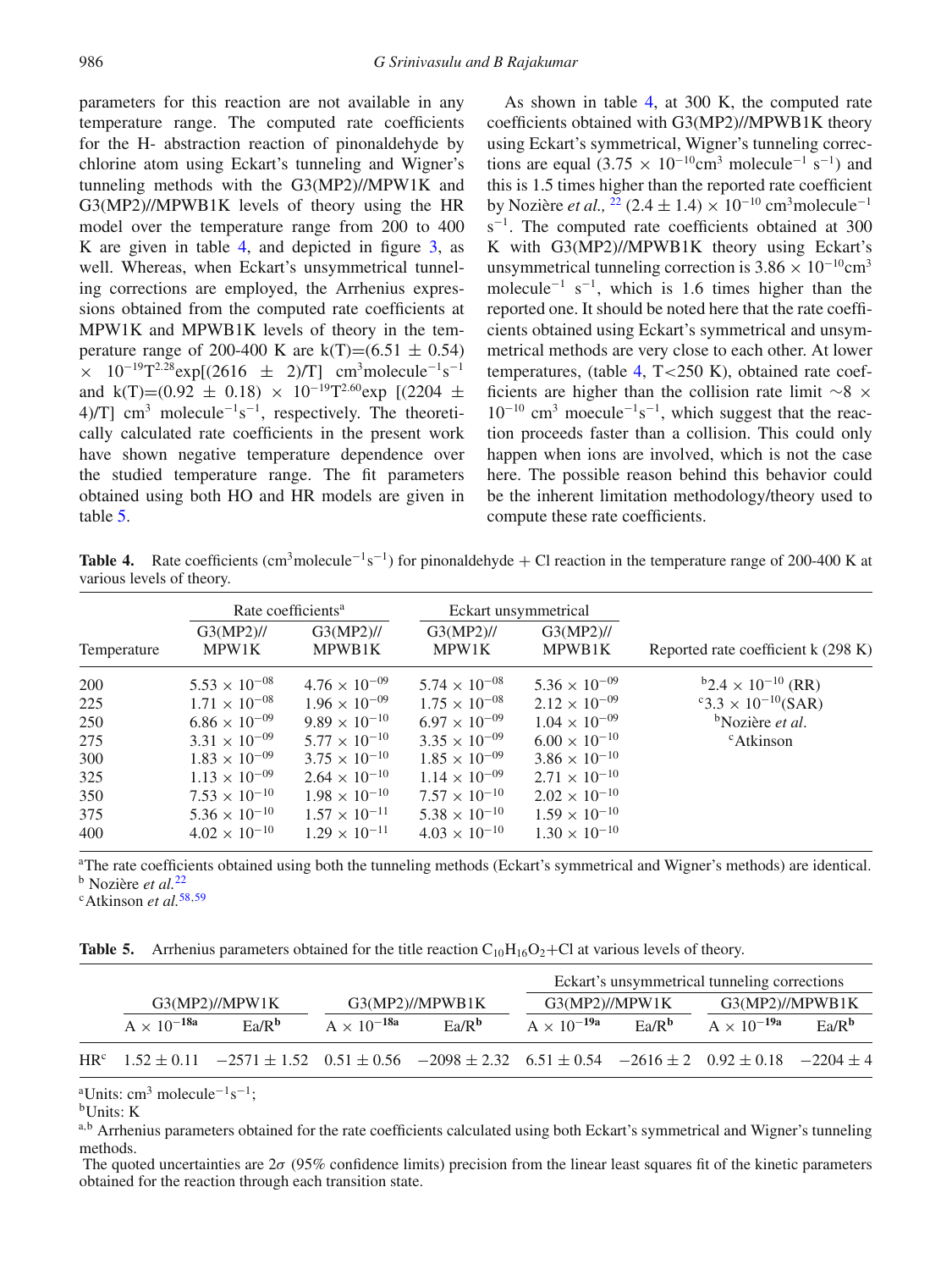|                                                              | Tropospheric lifetime $\tau$ (h) at 300 K |                                           |  |
|--------------------------------------------------------------|-------------------------------------------|-------------------------------------------|--|
| Tunneling Method                                             | C1                                        | OН                                        |  |
| Eckart's symmetrical and Wigner's methods $(G3(MP2)/MPWB1K)$ | 5.8                                       | $3.2^{\rm a}$<br>2.9 <sup>b</sup>         |  |
| Eckart's Un-symmetrical (G3(MP2)//MPWB1K)                    | 5.4                                       | $2^{\circ}$<br>2.85 & $2.28$ <sup>d</sup> |  |
| Eckart's Un-symmetrical Net atmospheric life time OH & Cl    |                                           |                                           |  |

**Table 6.** Tropospheric lifetimes of pinonaldehyde due to its reactivity with Cl atom and OH radical.

<sup>a</sup>Hallquist *et al.*<sup>19</sup>; <sup>b</sup>Alvarado *et al.*<sup>20</sup>; <sup>c</sup>Glasius *et al.*<sup>21</sup>; <sup>d</sup>Dash and B. Rajakuma<sup>42</sup>. The net atmospheric lifetime due to the reaction of pinonaldehyde with both Cl atoms  $[1.3 \times 10^5 \text{ atom cm}^{-3}]$  and OH radicals  $[1.0 \times 10^6 \text{ radicals cm}^{-3}]$ .

In conclusion, as mentioned earlier, in case of all the tunneling corrections (Wigner's, Eckart's symmetrical and unsymmetrical tunneling corrections), the computed rate coefficients at 300 K with the G3(MP2)//MPWB1K theory are found to be in very good agreement with the experimentally reported value  $(2.4 \pm 1.4) \times 10^{-10}$  cm<sup>3</sup> molecule<sup>-1</sup> s<sup>-1</sup>at 295 ± 3 K by Nozière *et al.*<sup>22</sup> and also with the estimated rate coefficient using SAR 3.3  $\times$  10<sup>-10</sup> cm<sup>3</sup> molecule<sup>-1</sup> s<sup>-1</sup> by Atkinson *et al*. 58,59

# 3.4 *Atmospheric lifetimes*

The atmospheric lifetime of volatile organic compounds released into the earth's atmosphere mainly depends on the rates of all process *viz.*, reaction with free radicals like OH, Cl and NO<sub>3</sub>. Spicer *et al.*,<sup>8</sup> predicted that maximum chlorine atom levels occur shortly after sunrise with a peak concentration of  $1.3 \times 10^5$ atoms cm−<sup>3</sup> in both the remote marine boundary layer and coastal urban areas, and suggested that Cl atoms play an important role in the atmospheric chemistry. To calculate the global lifetime at room temperature, rates of all the reactions such as with OH radicals,  $NO<sub>3</sub>$  radicals,  $O_3$ , O (<sup>1</sup>D and <sup>3</sup>P), Cl (<sup>2</sup>P) atoms are requried. Also, the rates of the physical processes such as wet and dry depositions, and photo-physical parameters should be taken into account. Since all the information required for the calculation of global lifetime is not available, present calculations were restricted only to the estimation of local lifetime at room temperature due to its reactivity with Cl atoms alone. While calculating lifetime, we have used the chlorine concentration of  $1.3 \times$ 105atom cm−3. <sup>8</sup> The computed atmospheric lifetime at due to the reactivity of the test molecule with Cl atom at G3(MP2)//MPWB1K level of theory with Wigner's method and Eckart's symmetrical methods are equal (5.8 h), and Eckart's unsymmetrical method is found to 5.4 h (table  $6$ ).

In conclusion, the estimated lifetime of pinonaldehyde due to its reactivity with Cl atom is a few hours

at room temperature and therefore it is lost in the troposphere within this time after it is released. The atmospheric lifetimes are given in the table 6. The atmospheric lifetimes of pinonaldehyde due to its reactivity with OH radical are also included in this table for ready reference. It is obvious from this table that the lifetime of pinonaldehyde is governed both by OH radicals and Cl atoms in the marine boundary layer where the Cl atom concentration is  $1.3 \times 10^5$  atoms cm<sup>-3</sup>. However, the actual atmospheric lifetime of pinonaldehyde is due to its reactivity with both OH radicals and Cl atoms. Therefore, the cumulative or net atmospheric lifetime of the test molecule is calculated to be 3.1 h.

# **4. Conclusions**

The H-abstraction reactions between pinonaldehyde and Cl atom were studied theoretically for the first time by using *ab initio* G3(MP2) and DFT based MPW1K and MPWB1K methods in the temperature range of 200-400 K. The results obtained with MPWB1K method seem to be more reliable and show good agreement with the experimental results when compared with the MPW1K method. The H-abstraction reactions with Cl atoms were found to have followed two reaction paths. One through the transition states lying higher in energy than the reactants and the other through the submerged transition state. The barrier heights and thermal properties such as enthalpy change, free energy change and entropy change show that the H-abstraction from the aldehydic site (-CHO) is both kinetically and thermodynamically more favourable than other –C sites. High quality experimental rate coefficients are necessary to have a good idea on the atmospheric lifetimes, and such experiments are planned in our laboratory.

#### **Supplementary Information (SI)**

The electronic supporting information can be seen at www.ias.ac.in/chemsci.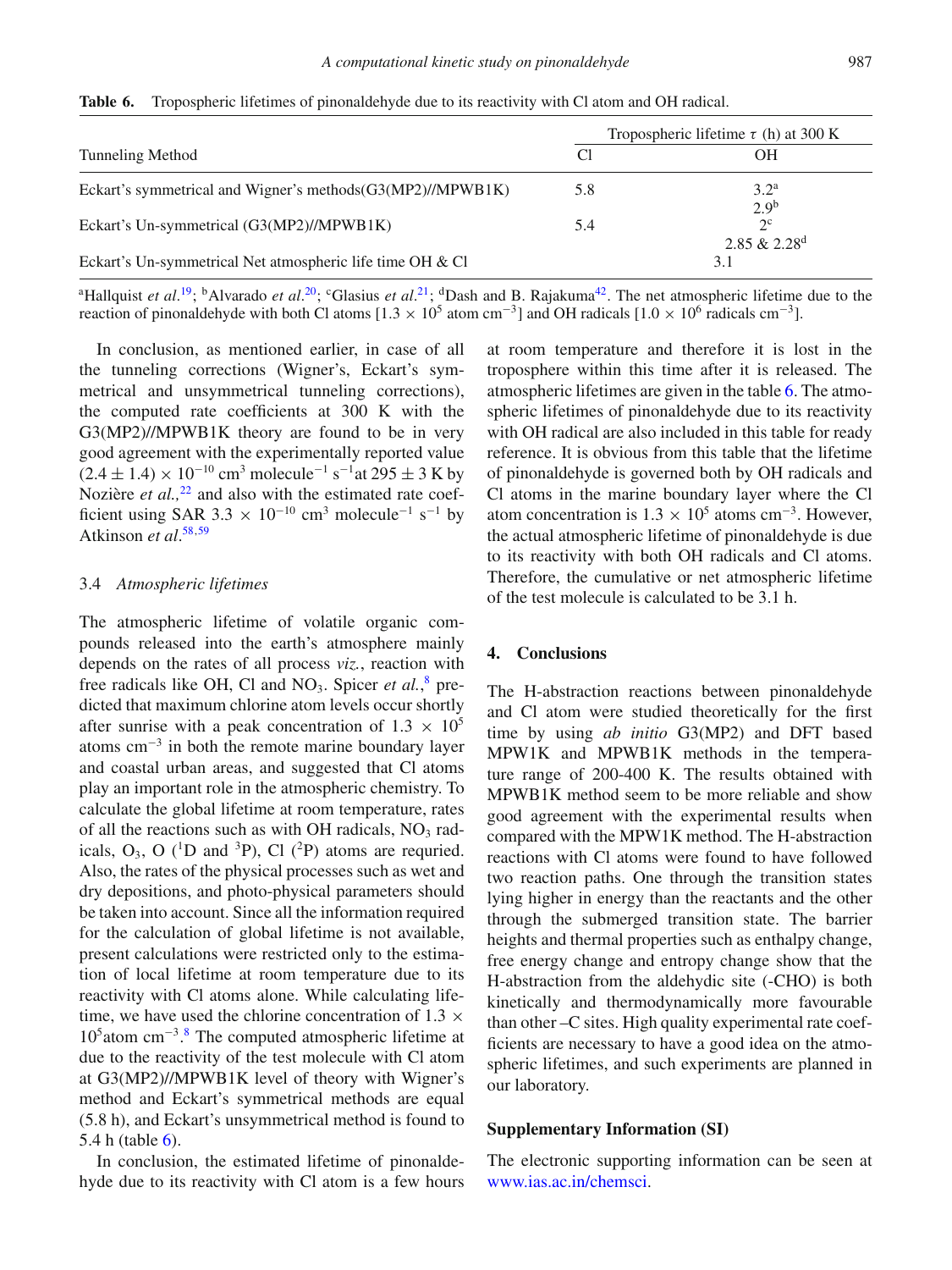## **Acknowledgements**

G.S. and B.R. are very grateful to the Ministry of Earth Sciences, Government of India for funding. We thank Mr. V. Ravichandaran, High performance computing centre (HPCE), Indian Institution of Technology Madras, Chennai, for providing us computational facility.

### **References**

- 1. Guenther A, Hewitt C N, Erickson D, Fall R, Geron C, Graedel T, Harley P, Klinger L, Lerdau M and McKay W A 1995 *J. Geophys. Res.* **100** 8873
- 2. Guenther A, Geron C, Pierce T, Lamb B, Harley P and Fall R 1996 *Atmos. Environ.* **34** 2205
- 3. Fall R and Hewitt C N (Ed.) 1999 In *Reactive Hydrocarbons in the Atmosphere* (San Diego: Academic Press) p. 41
- 4. Fuentes J D, Lerdau M, Atkinson R, Baldocchi D, Bottenheim J W, Ciccioli P, Lamb B, Geron C, Gu L, Guenther A, Sharkey T D and Stockwell W 2000 *B. Am. Met. Soc.* **81** 1537
- 5. Geron C, Rasmussen R, Arnts R R and Guenther A 2000 *Atmos. Environ.* **34** 1761
- 6. Atkinson R, Baulch D L, Cox R A, Crowley J N, Hampson R F, Hynes R G, Jenkin M E, Rossi M J and Troe J 2006 *Atmos. Chem. Phys.* **6** 3625
- 7. Singh H B, Thakur A N, Chen Y E and Kanakidou M 1996 *Geophys. Res. Lett.* **23** 1523
- 8. Spicer C W, Chapman E G, Finlayson-Pitts B J, Plastridge R A, Hubbe J M, Fast J D and Berkowitz C M 1998 *Nature* **394** 353
- 9. Platt U, Allan W and Lowe D 2004 *Atmos. Chem. Phys.* **4** 2393
- 10. Wingenter O W, Kubo M K, Blake N J, Smith Jr. T W, Blake D R and Rowland F S 1996 *J. Geophys. Res.* **101** 4331
- 11. Graedel T E and Keene W C 1995 *Global Biogeochem. Cycl.* **9** 47
- 12. DeHaan D O, Brauers T, Oum K, Stutz J, Nordmeyer T and Finlayson-Pitts B J 1999 *Int. Rev. Phys. Chem.* **18** 343
- 13. Keene W C 1995 In *Inorganic C1 Cycling in the Marine Boundary Layer: A Review* In *Naturally Produced Organohalogens* A Grimvall A and E W B de Leer (Eds.) (Dordrecht, The Netherlands: Kluwer Academic) p. 363
- 14. Keene W C, Jacob D J and Fan S M 1996 *Atmos. Environ.* **30** R1–R3
- 15. DeMore W B, Sander S P, Golden D M, Hampson R F, Kurylo M J, Howard C J, Ravishankara A R, Kolb C E and Molina M J 1997 In *Chemical Kinetics a Photochemical Data for Use in Stratospheric Modeling* Evaluation Number 12 (California Institute of Technology, Pasadena, CA: J P L Publication) pp. 97-4
- 16. Atkinson R, Baulch D L, Cox R A, Hampson Jr. R F, Kerr J A, Rossi M J and Troe J 1997 *J. Phys. Chem. Ref. Data* **26** 521
- 17. Atkinson R J 1997 *J. Phys. Chem. Ref. Data* **26** 215
- 18. Davis M E, Talukdar R K, Notte G, Ellison G B and Burkholder J B 2007 *Environ. Sci. Technol.* **41** 3959
- 19. Hallquist M, Wängberg I and Ljungström E 1997 *Environ. Sci. Technol.* **31** 3166
- 20. Alvarado A, Arey J and Atkinson R 1998 *J. Atmos. Chem.* **31** 281
- 21. Glasius M, Galogirou A, Jensen N R, Hjorth J and Nielsen C J 1997 *Int. J. Chem. Kinet.* **29** 527
- 22. Nozière B, Spittler M, Ruppert L, Barnes I, Becker K H, Pons M and Wirtz K 1999 *Int. J. Chem. Kinet.* **31** 291
- 23. Lynch B J, Fast P L, Harris M and Truhlar D G 2000 *J. Phys. Chem. A* **104** 4811
- 24. Zhao Y and Truhlar D G 2004 *J. Phys. Chem. A* **108** 6908
- 25. Frisch M J *et al.* 2010 *Gaussian 09, Revision B.01* (Gaussian, Inc.: Wallingford CT
- 26. Zhao Y, Schultz N E and Truhlar D G 2006 *J. Chem. Theor. Comput.* **2** 364
- 27. Chandra A K 2012 *J. Mol. Model.* **18** 4239
- 28. Fernandez-Ramos A, Miller J A, Klippenstein S J and Truhlar D G 2006 *Chem. Rev.* **106** 4518
- 29. Curtiss L A, Redfern P C, Raghavachari K, Rassolov V and Pople J A 1999 *J. Chem. Phys.* **110** 4703
- 30. Dennington I I R, Keith T, Millam J, Eppinnett K, Hovell W L and Gilliland R 2003 *GaussView, Version 3.09* (Semichem, Inc.: Shawnee Mission, KS)
- 31. Wright M R 1999 In *Fundamental Chemical Kinetics and Exploratory Introduction to the Concepts* (Chichester UK: Ellis Horwood)
- 32. Ralchenko Y, Jou F C, Kelleher D E, Kramida A E, Musgrove A, Reader J, Wiese W L and Olsen K 2007 *NIST Atomic Spectra Database, version 3.1.2* (National Institute of Standards and Technology: Gaithersburg, MD)
- 33. Wigner E P Z 1932 *Phys. Chem. B* **19** 203
- 34. Eckart C 1930 *Phys. Rev.* **35** 1303
- 35. Johnston H S and Heicklen J 1962 *J. Phys. Chem.* **66** 532
- 36. Louis F, Gonzalez C A, Huie R E and Kurylo M J 2000 *J. Phys. Chem. A* **104** 8773
- 37. Ali M A and Rajakumar B 2010 *J. Comput. Chem.* **31** 500
- 38. Ali M A and Rajakumar B 2010 *J. Mol. Struct: THEOCHEM* **949** 73
- 39. Kaliginedi V, Ali M A and Rajakumar B 2012 *Int. J. Quantum Chem.* **112** 1066
- 40. Ali M A and Rajakumar B 2011 *Int. J. Chem. Kinet.* **43** 418
- 41. Ali M A, Upendra B and Rajakumar B 2011 *Chem. Phys. Lett.* **511** 440
- 42. Dash M R and Rajakumar B 2012 *J. Phys. Chem. A* **116** 5856
- 43. Korchowiec J, Kawahara S I, Matsumura K, Uchimara T and Surgie M 1999 *J. Phys. Chem. A* **103** 3548
- 44. Chandra A K and Uchimaru T 2000 *J. Phys. Chem. A* **104** 8535
- 45. Alvarez-Idaboy J R, Cruz-Torres A, Galano A and Ruiz-Santoyo M E 2004 *J. Phys. Chem. A* **108** 2740
- 46. Zhang M, Lin Z and Song C 2007 *J. Chem. Phys.* **126** 34307
- 47. Chuang Y and Truhlar D G 2000 *J. Chem. Phys.* **112** 1221
- 48. Gruber-Stadler M, Mühlhäuser M, Sellevåg S R and Nielsen C J 2008 *J. Phys. Chem. A* **112** 9
- 49. Beukes J A, D'Anna B, Bakken V and Nielsen C J 2000 *Phys. Chem. Chem. Phys.* **2** 4049
- 50. Alvarez-Idaboy J R, Mora-Diez N, Boyd R J and Vivier-Bunge A 2001 *J. Am. Chem. Soc.* **123** 2018